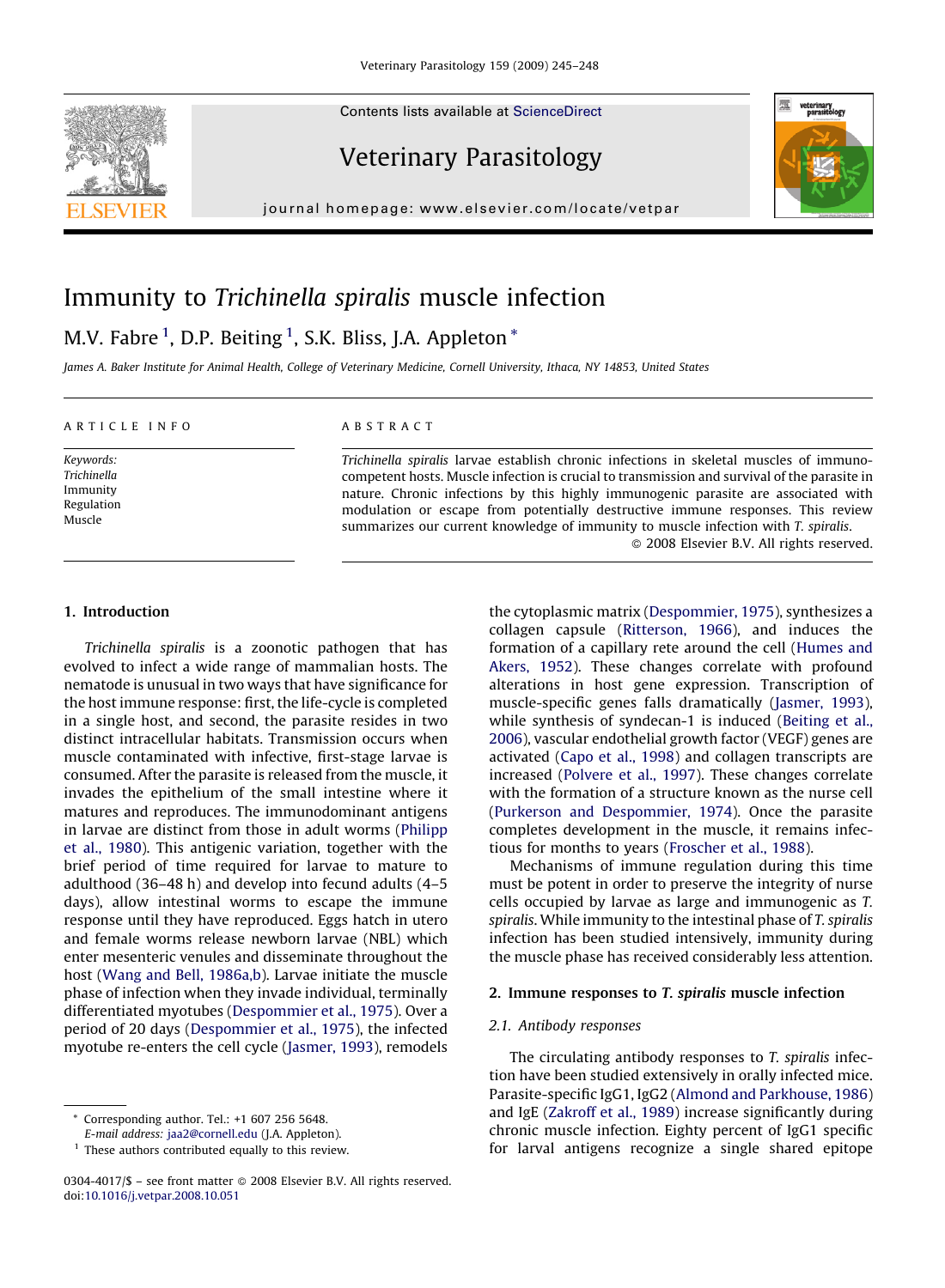## Table 1

Representation of IL-4+ cells in diaphragm and cervical lymph nodes (CLN) of 4get [\(Mohrs et al., 2001\)](#page-2-0) mice prior to infection or 39 days post-intravenous infection with 25,000 T. spiralis newborn larvae.

|                         | $%$ IL-4+ cells <sup>a</sup>                |                                  |                                   |                                   |  |
|-------------------------|---------------------------------------------|----------------------------------|-----------------------------------|-----------------------------------|--|
|                         | Uninfected                                  |                                  | 39 days post-infection            |                                   |  |
|                         | Lymphocytes                                 | $CD4+$                           | Lymphocytes                       | $CD4+$                            |  |
| <b>CLN</b><br>Diaphragm | $0.28 \pm 0.02^{\rm b}$<br>$0.45 \pm 0.027$ | $0.53 \pm 0.03$<br>$8.2 \pm 3.3$ | $0.66 \pm 0.05$<br>$3.7 \pm 0.56$ | $1.57 \pm 0.15$<br>$22.5 \pm 1.6$ |  |

<sup>a</sup> Percentages of total lymphocytes or CD4+ lymphocytes in each compartment that were GFP+ when cells were analyzed by flow cytometry. Cells were prepared and analyzed as described in [Beiting et al. \(2004\).](#page-2-0)

<sup>b</sup> Mean  $\pm$  S.D.; *n* = 4 per group.

[\(Denkers et al., 1990\)](#page-2-0), now known to be the highly immunogenic sugar, tyvelose [\(Reason et al., 1994](#page-2-0)). The dominance of parasite-specific IgG1 and IgE during chronic infection is associated with a strong TH2 response in cervical lymph nodes [\(Beiting et al., 2007\)](#page-2-0).

## 2.2. Cellular responses

Inflammatory infiltrates fail to form around nurse cells in T lymphocyte deficient mice, identifying these cells as the coordinators of the cellular response to muscle infection [\(Walls et al., 1973\)](#page-3-0). The mechanisms by which T cells regulate inflammation during muscle infection have begun to be elucidated. Direct injection of NBL into thigh muscles of BALB/c mice initiates muscle infection and activates popliteal lymph node cells that produce IL-4 when stimulated with the mitogen concanavalin A [\(Li and](#page-2-0) [Ko, 2001\)](#page-2-0). Furthermore, the number of IL-4 transcribing cells increases dramatically in diaphragms of mice during chronic infection (Table 1) (Beiting and Appleton, unpublished observations). Cells recovered from cervical lymph nodes of C57BL/10 or C57BL/6 mice bearing muscle larvae produce IL-5, IL-10, IL-13 and IFN- $\gamma$  after stimulation with somatic larval antigens [\(Beiting et al., 2006, 2007\)](#page-2-0). Blood mononuclear cells recovered from human subjects over a year after an outbreak of trichinosis produced significant quantities of IFN- $\gamma$ , IL-10 and IL-5, and retained the ability to proliferate in response to larval antigens for as long as 3 years after infection ([Morales et al., 2002](#page-2-0)). Collectively, these data suggest that T. spiralis induces a mixed cytokine response, but a more thorough examination of the role of T cells in muscle infection is needed.

Despite a potent and persistent B cell response during muscle infection, the local inflammatory response to the T. spiralis nurse cell is limited, suggesting that suppressive parasite or host factors are at work. T. spiralis infection of host muscle affords a relevant model to study the mechanisms by which nematodes modulate the host cellular response during chronic infection.

Early histologic studies of infected muscle revealed a focus of inflammation surrounding individual infected muscle cells ([Walls et al., 1973\)](#page-3-0). Similar to a granuloma, the focal infiltrate surrounding individual nurse cells is rich in macrophages ([Beiting et al., 2004; Karmanska et al.,](#page-2-0) [1997a\)](#page-2-0). Macrophages are also observed in the cytoplasm of the nurse cell ([Karmanska et al., 1997b](#page-2-0)) and these cells can be detected with antibody specific for CD11b (Beiting and Appleton, unpublished observations).

We have tested the hypothesis that the anti-inflammatory cytokine IL-10 moderates cellular responses to muscle stage parasites [\(Beiting et al., 2004\)](#page-2-0). In order to study the immune response induced and maintained by muscle infection, we infected mice by injecting NBL intravenously. This method establishes a synchronous infection that is not complicated by the potent immune response induced by the intestinal phase. Cells infiltrating sites of infection were predominantly macrophages but included numerous CD4+ T cells, fewer CD8+ T cells, and rare B lymphocytes. The effect of IL-10 was most evident 20 days after muscle infection, when the intensity of the focal response in IL-10 deficient mice was dramatically increased compared to C57BL/6 wild-type mice (Fig. 1). While the numbers of cells increased in the absence of IL-10, the composition of muscle infiltrates was unchanged.



Fig. 1. Influence of IL-10 on cellular responses to T. spiralis muscle infection. Cellular infiltrates around nurse cells in (A) C57BL/10 or (B) IL-10 deficient mice, 21 days post-intravenous infection. H&E stained sections of tongues collected from C57BL/10 or IL-10 deficient mice. Scale bar, 100 µm.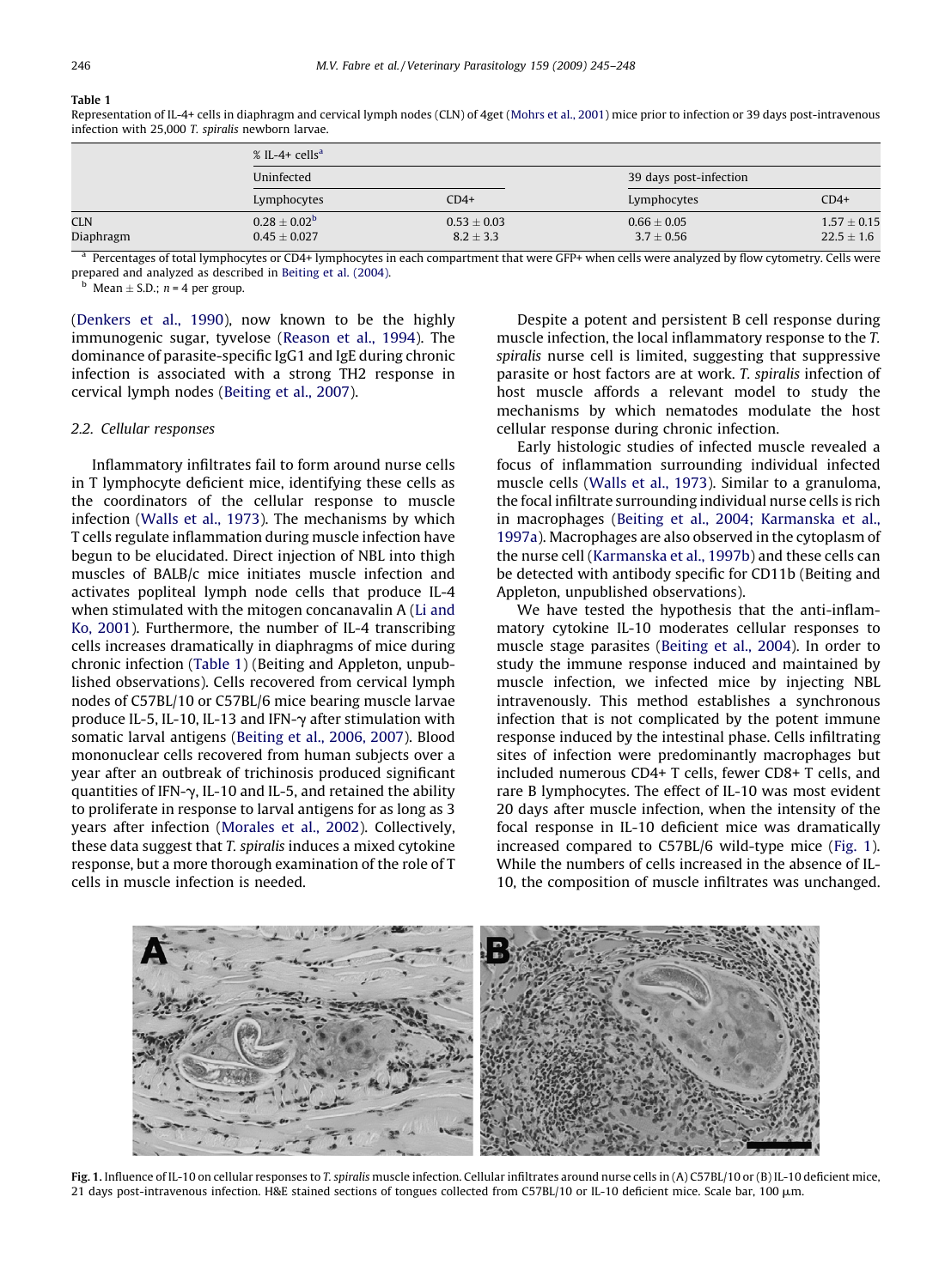<span id="page-2-0"></span>Mice that are infected by the natural route such that they experience intestinal infection prior to muscle infection develop stronger TH2 responses in cervical lymph nodes than do mice given synchronous muscle infections (Fabre et al., in press). Nevertheless, the influence of IL-10 on myositis is similar in infections initiated by either route (Fabre et al., in press).

Enhanced myositis in IL-10 deficient mice did not affect muscle infection in our hands (Beiting et al., 2004); however, Helmby and Grencis (2003) reported reduced muscle burdens in IL-10 deficient mice. Recently, we have found that inhibition of iNOS improves survival of larvae in IL-10 deficient mice (Fabre et al., in press), implicating nitric oxide in parasite killing.

Between 20 and 50 days post-infection the inflammatory response attenuates in both wild-type and IL-10 deficient mice, suggesting that chronic inflammation is controlled independently of IL-10. Muscle infection elicits an antibody response of mixed isotypes directed at somatic larval antigens that changes to an IgG1 dominated response directed at tyvelose-bearing ES antigens (Beiting et al., 2004). The emergence of IgG1 coincides with the IL-10 independent phase of the cellular response. Thus, IL-10 limits the local inflammatory response during the early stages of muscle infection while control of chronic inflammation is IL-10-independent and is coincident with the emergence of a potent TH2 response.

Results of cell depletion and adoptive transfer experiments implicate  $CD4^+$  CD25<sup>-</sup> T cells rather than  $CD4^+$ CD25+ T regulatory cells as pivotal to IL-10 modulation of acute inflammation (Beiting et al., 2007). In addition to IL-10, TGF- $\beta$  is known to mediate T cell suppression [\(Zeller](#page-3-0) [et al., 1999\)](#page-3-0). Treatment of wild-type mice with antibodies to TGF- $\beta$  promotes myositis; however, the combined deficiency in  $TGF-\beta$  and IL-10 leads to a much more severe inflammatory response in muscles. The depletion of TGF- $\beta$ alone did not affect parasite survival but the combined deficiency of TGF- $\beta$  and IL-10 was associated with parasite death in muscle (Beiting et al., 2007). Thus, TGF- $\beta$ cooperates with IL-10 in the control of local inflammation. In the absence of IL-10, TGF- $\beta$  promotes parasite survival in muscles.

## 3. Conclusions

Muscle larvae are important causes of morbidity during T. spiralis infection. IL-10 is an influential regulator of the inflammation caused by this life stage. IL-10 limits the inflammatory responses to the developing larva during the acute phase of muscle infection, while the TH2 response induced during chronic infection may serve to protect the mature, infectious parasite. The source(s) of IL-10, as well as the identities of other regulatory influences need to be defined in order to more completely understand the interaction between the successful parasite and its host.

## Conflict of interest statement

None declared.

## Acknowledgements

We acknowledge the support of these grants from the National Institutes of Health: AI14490 (JAA), T32-AI07643 (DPB), T32-CA09682 and DK67290 (SPK).

## References

- Almond, N.M., Parkhouse, R.M., 1986. The Ig class distribution of antiphosphoryl choline responses in mice infected with parasitic nematodes. Immunology 59, 633–635.
- Beiting, D.P., Bliss, S.K., Schlafer, D.H., Roberts, V.L., Appleton, J.A., 2004. Interleukin-10 limits local and body cavity inflammation during infection with muscle-stage Trichinella spiralis. Infection and Immunity 72, 3129–3137.
- Beiting, D.P., Gagliardo, L.F., Hesse, M., Bliss, S.K., Meskill, D., Appleton, J.A., 2007. Coordinated control of immunity to muscle stage Trichinella spiralis by IL-10, regulatory T cells, and TGF-beta. Journal of Immunology 178, 1039–1047.
- Beiting, D.P., Park, P.W., Appleton, J.A., 2006. Synthesis of syndecan-1 by skeletal muscle cells is an early response to infection with Trichinella spiralis but is not essential for nurse cell development. Infection and Immunity 74, 1941–1943.
- Capo, V.A., Despommier, D.D., Polvere, R.I., 1998. Trichinella spiralis: vascular endothelial growth factor is up-regulated within the nurse cell during the early phase of its formation. The Journal of Parasitology 84, 209–214.
- Denkers, E.Y., Wassom, D.L., Krco, C.J., Hayes, C.E., 1990. The mouse antibody response to Trichinella spiralis defines a single, immunodominant epitope shared by multiple antigens. Journal of Immunology 144, 3152–3159.
- Despommier, D., 1975. Adaptive changes in muscle fibers infected with Trichinella spiralis. The American Journal of Pathology 78, 477–496.
- Despommier, D., Aron, L., Turgeon, L., 1975. Trichinella spiralis: growth of the intracellular (muscle) larva. Experimental Parasitology 37, 108–116.
- Fabre, V., Beiting. D.P., Bliss, S.K., Gebreselassie, N.G., Gagliardo, L.F., Lee, N.A., Lee, J.J. Appleton, J.A. Eosinophil deficiency compromises parasite survival in chronic nematode infection. Journal of Immunology, in press.
- Froscher, W., Gullotta, F., Saathoff, M., Tackmann, W., 1988. Chronic trichinosis. Clinical, bioptic, serological and electromyographic observations. European Neurology 28, 221–226.
- Helmby, H., Grencis, R.K., 2003. Contrasting roles for IL-10 in protective immunity to different life cycle stages of intestinal nematode parasites. European Journal of Immunology 33, 2382–2390.
- Humes, A.G., Akers, R.P., 1952. Vascular changes in the cheek pouch of the golden hamster during infection with Trichinella spiralis larvae. The Anatomical Record 114, 103–113.
- Jasmer, D.P., 1993. Trichinella spiralis infected skeletal muscle cells arrest in G2/M and cease muscle gene expression. The Journal of Cell Biology 121, 785–793.
- Karmanska, K., Houszka, M., Widyma, A., Stefaniak, E., 1997a. Macrophages during infection with Trichinella spiralis in mice. Wiadomosci Parazytologiczne 43, 245–249.
- Karmanska, K., Houszka, M., Widyma, A., Stefaniak, E., 1997b. The cells observed inside capsules of larvae in the course of experimental trichinellosis in mice. Wiadomosci Parazytologiczne 43, 251–256.
- Li, C.K., Ko, R.C., 2001. Inflammatory response during the muscle phase of Trichinella spiralis and T. pseudospiralis infections. Parasitology Research 87, 708–714.
- Mohrs, M., Shinkai, K., Mohrs, K., Locksley, R.M., 2001. Analysis of type 2 immunity in vivo with a bicistronic IL-4 reporter. Immunity 15, 303– 311.
- Morales, M.A., Mele, R., Sanchez, M., Sacchini, D., De Giacomo, M., Pozio, E., 2002. Increased CD8(+)-T-cell expression and a type 2 cytokine pattern during the muscular phase of Trichinella infection in humans. Infection and Immunity 70, 233–239.
- Philipp, M., Parkhouse, R.M., Ogilvie, B.M., 1980. Changing proteins on the surface of a parasitic nematode. Nature 287, 538–540.
- Polvere, R.I., Kabbash, C.A., Capo, V.A., Kadan, I., Despommier, D.D., 1997. Trichinella spiralis: synthesis of type IV and type VI collagen during nurse cell formation. Experimental Parasitology 86, 191–199.
- Purkerson, M., Despommier, D.D., 1974. Fine structure of the muscle phase of Trichinella spiralis in the mouse. In: Kim, C. (Ed.), Trichinellosis. Intext Educational Publishers, New York, pp. 7–23.
- Reason, A.J., Ellis, L.A., Appleton, J.A., Wisnewski, N., Grieve, R.B., McNeil, M., Wassom, D.L., Morris, H.R., Dell, A., 1994. Novel tyvelose-containing